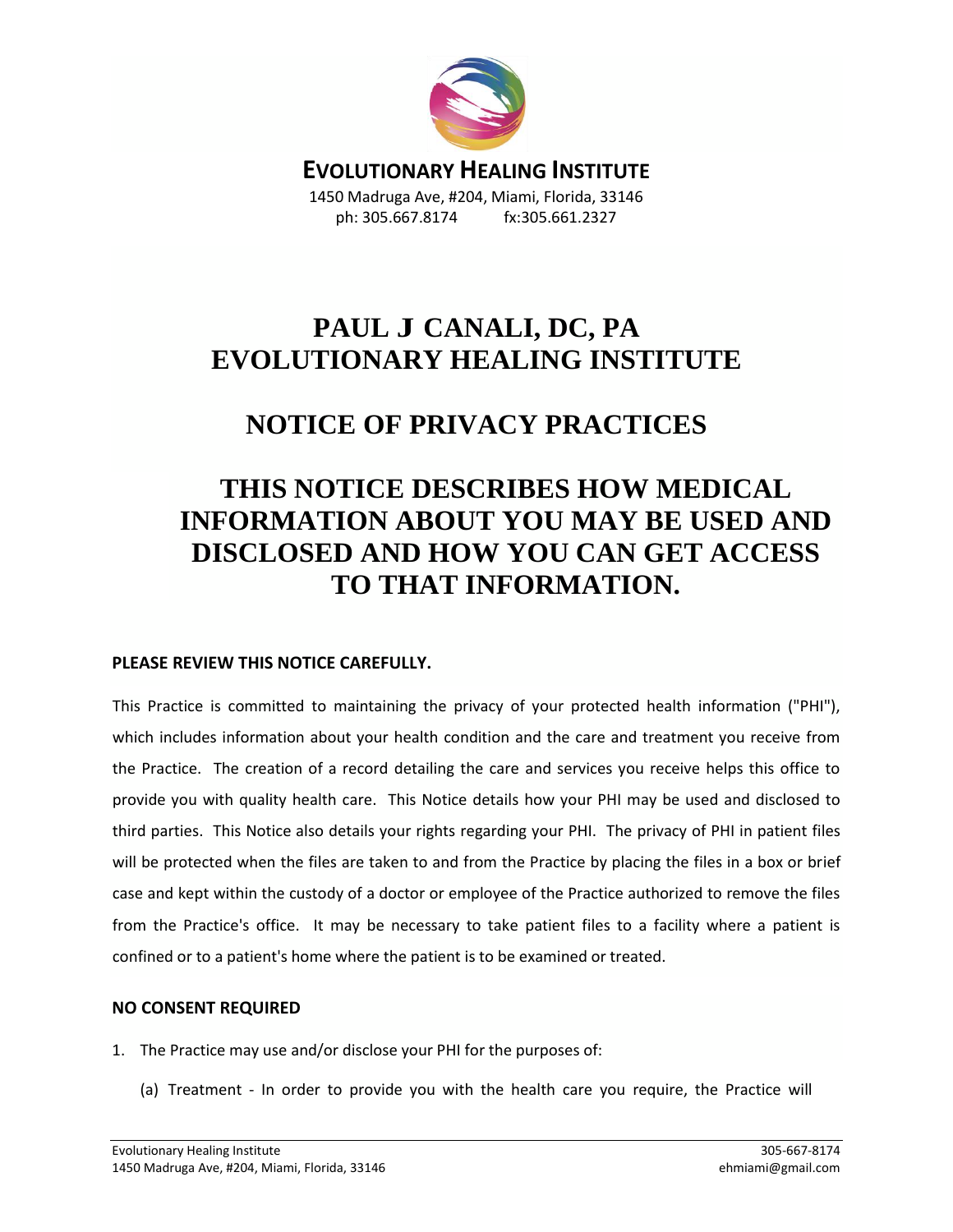provide your PHI to those health care professionals, whether on the Practice's staff or not, directly involved in your care so that they may understand your health condition and needs. For example, a physician treating you for a condition or disease may need to know the results of your latest physician examination by this office.

- (b) Payment In order to get paid for services provided to you, the Practice will provide your PHI, directly or through a billing service, to appropriate third party payers, pursuant to their billing and payment requirements. For example, the Practice may need to provide the Medicare program with information about health care services that you received from the Practice so that the Practice can be properly reimbursed. The Practice may also need to tell your insurance plan about treatment you are going to receive so that it can determine whether or not it will cover the treatment expense.
- (c) Health Care Operations In order for the Practice to operate in accordance with applicable law and insurance requirements and in order for the Practice to continue to provide quality and efficient care, it may be necessary for the Practice to compile, use and/or disclose your PHI. For example, the Practice may use your PHI in order to evaluate the performance of the Practice's personnel in providing care to you.
- 2. The Practice may use and/or disclose your PHI, without a written Consent from you, in the following additional instances:
	- (a) De-identified Information Information that does not identify you and, even without your name, cannot be used to identify you.
	- (b) Business Associate To a business associate if the Practice obtains satisfactory written assurance, in accordance with applicable law, that the business associate will appropriately safeguard your PHI. A business associate is an entity that assists the Practice in undertaking some essential function, such as a billing company that assists the office in submitting claims for payment to insurance companies or other payers.
	- (c) Personal Representative To a person who, under applicable law, has the authority to represent you in making decisions related to your health care.
	- (d) Emergency Situations
		- (i) for the purpose of obtaining or rendering emergency treatment to you provided that the Practice attempts to obtain your Consent as soon as possible; or
		- (ii) to a public or private entity authorized by law or by its charter to assist in disaster relief efforts, for the purpose of coordinating your care with such entities in an emergency situation.
	- (e) Communication Barriers If, due to substantial communication barriers or inability to communicate, the Practice has been unable to obtain your Consent and the Practice determines, in the exercise of its professional judgment, that your Consent to receive treatment is clearly inferred from the circumstances.
	- (f) Public Health Activities Such activities include, for example, information collected by a public health authority, as authorized by law, to prevent or control disease and that does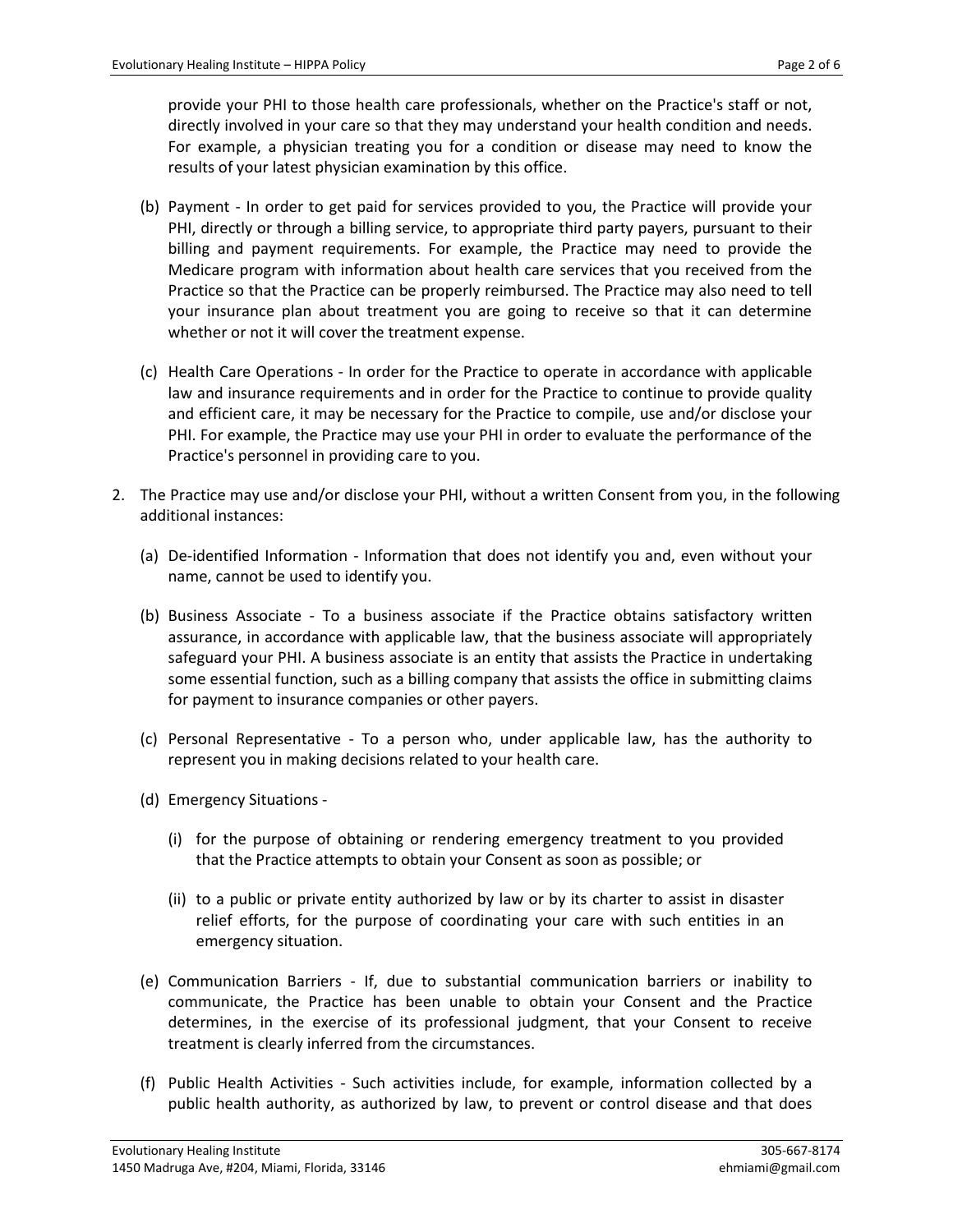not identify you and, even without your name, cannot be used to identify you.

- (g) Abuse, Neglect or Domestic Violence To a government authority if the Practice is required by law to make such disclosure. If the Practice is authorized by law to make such a disclosure, it will do so if it believes that the disclosure is necessary to prevent serious harm.
- (h) Health Oversight Activities Such activities, which must be required by law, involve government agencies and may include, for example, criminal investigations, disciplinary actions, or general oversight activities relating to the community's health care system.
- (i) Judicial and Administrative Proceeding For example, the Practice may be required to disclose your PHI in response to a court order or a lawfully issued subpoena.
- (j) Law Enforcement Purposes In certain instances, your PHI may have to be disclosed to a law enforcement official. For example, your PHI may be the subject of a grand jury subpoena. Or, the Practice may disclose your PHI if the Practice believes that your death was the result of criminal conduct.
- (k) Coroner or Medical Examiner The Practice may disclose your PHI to a coroner or medical examiner for the purpose of identifying you or determining your cause of death.
- (l) Organ, Eye or Tissue Donation If you are an organ donor, the Practice may disclose your PHI to the entity to whom you have agreed to donate your organs.
- (m) Research If the Practice is involved in research activities, your PHI may be used, but such use is subject to numerous governmental requirements intended to protect the privacy of your PHI and that does not identify you and, even without your name, cannot be used to identify you.
- (n) Avert a Threat to Health or Safety The Practice may disclose your PHI if it believes that such disclosure is necessary to prevent or lessen a serious and imminent threat to the health or safety of a person or the public and the disclosure is to an individual who is reasonably able to prevent or lessen the threat.
- (o) Workers' Compensation If you are involved in a Workers' Compensation claim, the Practice may be required to disclose your PHI to an individual or entity that is part of the Workers' Compensation system.
- (p) Disclosure of immunizations to schools required for admission upon your informal agreement.

#### **APPOINTMENT REMINDER**

The Practice may, from time to time, contact you to provide appointment reminders or information about treatment alternatives or other health-related benefits and services that may be of interest to you. The following appointment reminders are used by the Practice: a) a postcard mailed to you at the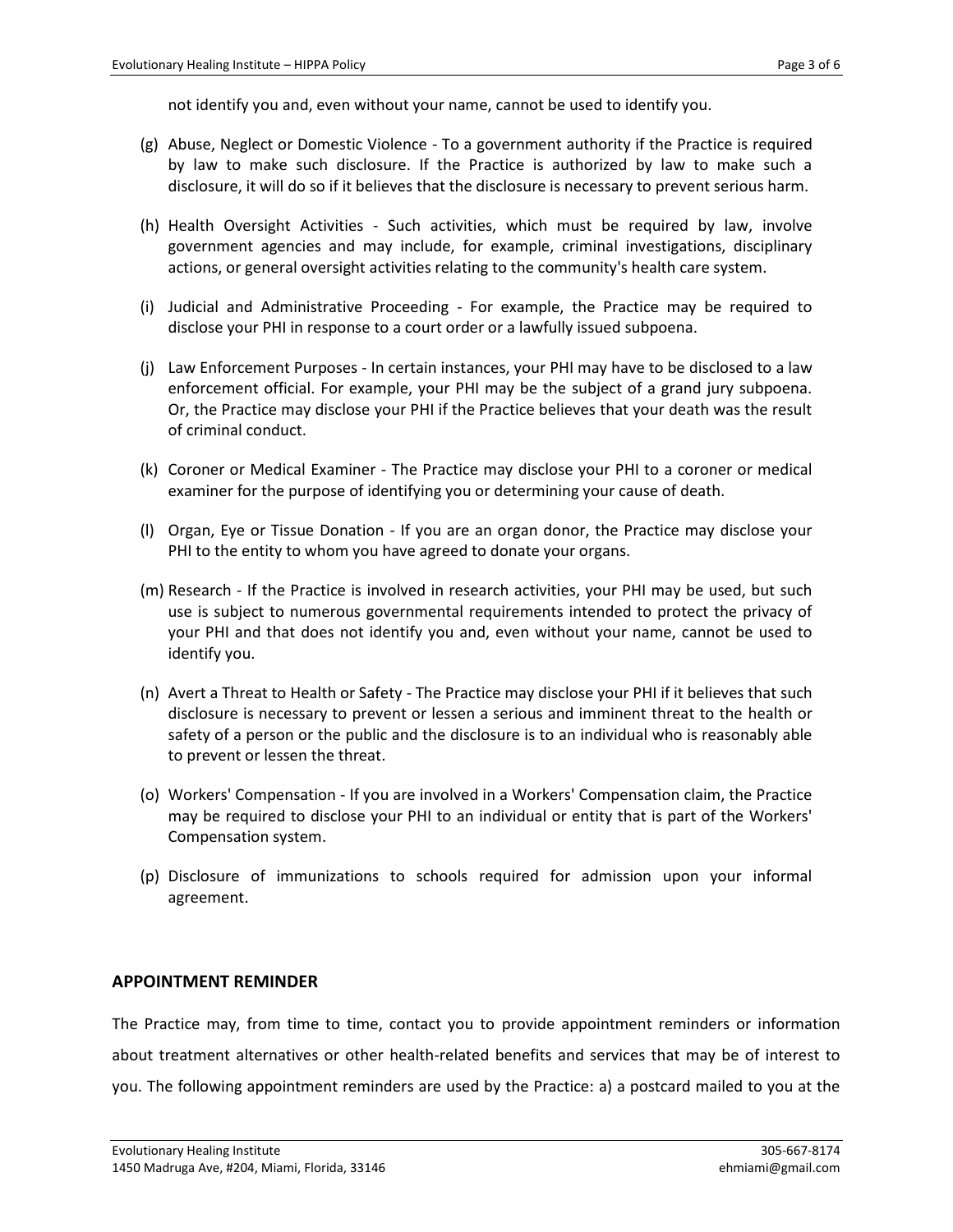address provided by you; and b) telephoning your home and leaving a message on your answering machine or with the individual answering the phone.

#### **DIRECTORY/SIGN-IN LOG**

The Practice maintains a directory of and sign-in log for individuals seeking care and treatment in the office. Directory and sign-in log are located in a position where staff can readily see who is seeking care in the office, as well as the individual's location within the Practice's office suite. This information may be seen by, and is accessible to, others who are seeking care or services in the Practice's offices.

#### **FAMILY/FRIENDS**

The Practice may disclose to your family member, other relative, a close personal friend, or any other person identified by you, your PHI directly relevant to such person's involvement with your care or the payment for your care unless you direct the Practice to the contrary. The Practice may also use or disclose your PHI to notify or assist in the notification (including identifying or locating) a family member, a personal representative, or another person responsible for your care, of your location, general condition or death. However, in both cases, the following conditions will apply:

- (a) If you are present at or prior to the use or disclosure of your PHI, the Practice may use or disclose your PHI if you agree, or if the Practice can reasonably infer from the circumstances, based on the exercise of its professional judgment that you do not object to the use or disclosure.
- (b) If you are not present, the Practice will, in the exercise of professional judgment, determine whether the use or disclosure is in your best interests and, if so, disclose only the PHI that is directly relevant to the person's involvement with your care.

#### **AUTHORIZATION**

Uses and/or disclosures, other than those described above, will be made only with your written Authorization.

#### **YOUR RIGHTS**

- 1. You have the right to:
	- (a) Revoke any Authorization and/or Consent, in writing, at any time. To request a revocation, you must submit a written request to the Practice's Privacy Officer.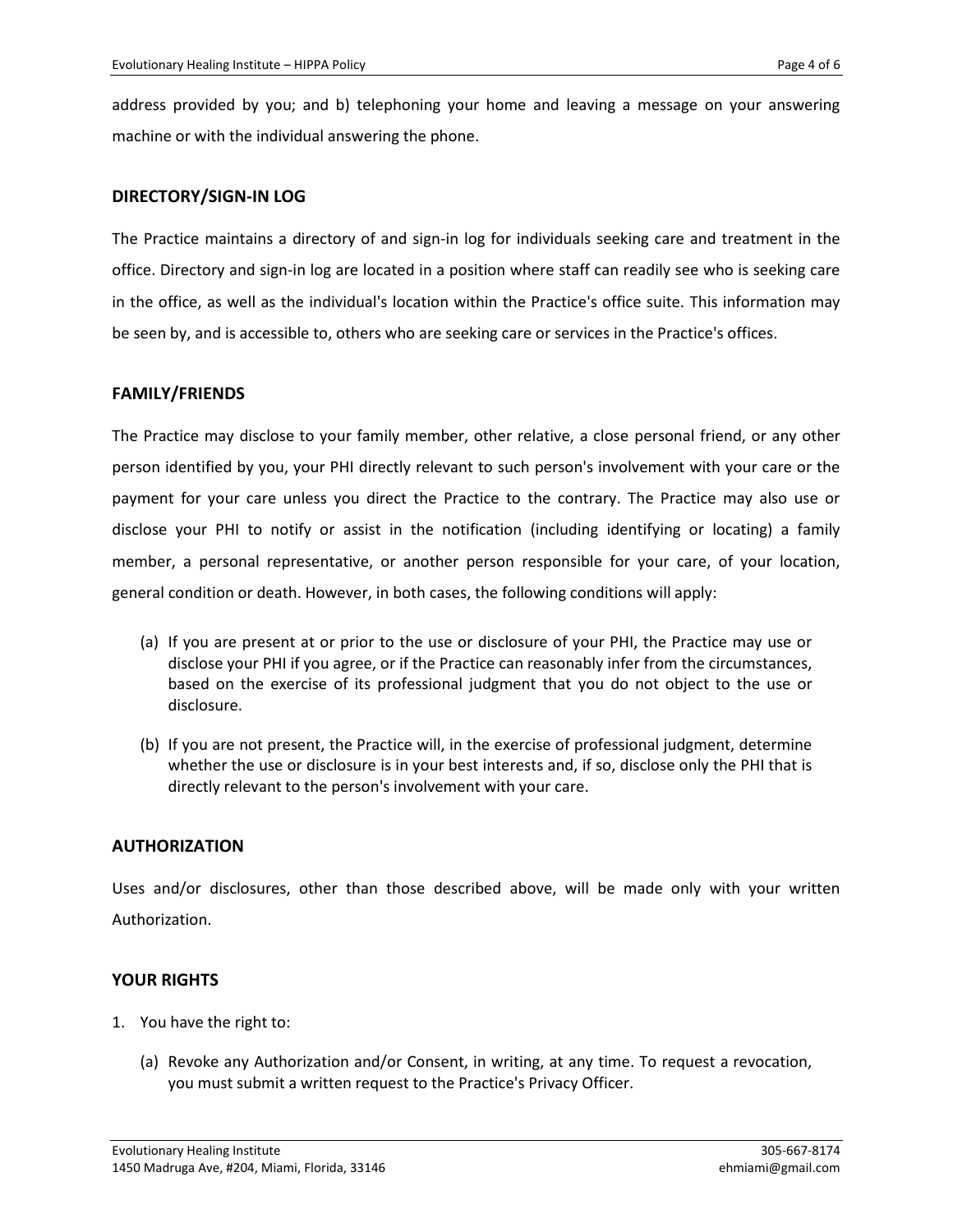- (b) Request restrictions on certain use and/or disclosure of your PHI as provided by law. However, the Practice is not obligated to agree to any requested restrictions. To request restrictions, you must submit a written request to the Practice's Privacy Officer. In your written request, you must inform the Practice of what information you want to limit, whether you want to limit the Practice's use or disclosure, or both, and to whom you want the limits to apply. If the Practice agrees to your request, the Practice will comply with your request unless the information is needed in order to provide you with emergency treatment.
- (c) Receive confidential communications or PHI by alternative means or at alternative locations. You must make your request in writing to the Practice's Privacy Officer. The Practice will accommodate all reasonable requests.
- (d) Inspect and obtain a copy your PHI as provided by 45 CFR 164.524. To inspect and copy your PHI, you are requested to submit a written request to the Practice's Privacy Officer. The Practice can charge you a fee for the cost of copying, mailing or other supplies associated with your request
- (e) Amend your PHI as provided by 45 CFR 164.528. To request an amendment, you must submit a written request to the Practice's Privacy Officer. You must provide a reason that supports your request. The Practice may deny your request if it is not in writing, if you do not provide a reason in support of your request, if the information to be amended was not created by the Practice (unless the individual or entity that created the information is no longer available), if the information is not part of your PHI maintained by the Practice, if the information is not part of the information you would be permitted to inspect and copy, and/or if the information is accurate and complete. If you disagree with the Practice's denial, you will have the right to submit a written statement of disagreement.
- (f) Receive an accounting of disclosures of your PHI as provided by 45 CFR 164.528. The request should indicate in what form you want the list (such as a paper or electronic copy)
- (g) Receive a paper copy of this Privacy Notice from the Practice upon request to the Practice's Privacy Officer.
- (h) Receive notice of any breach of confidentiality of your PHI by the Practice.
- (i) Prohibit report of any test, examination or treatment to your health plan or anyone else for which you pay in cash or by credit card.
- (j) Complain to the Practice or to the Office of Civil Rights, U.S. Department of Health and Human Services, 200 Independence Avenue, S.W., Room 509F, HHH Building, Washington, D.C. 20201, 202 619-0257, email: [ocrmail@hhs.gov](mailto:ocrmail@hhs.gov) or to the Florida Attorney General, Office of the Attorney General, PL-O 1 The Capitol, Tallahassee, FL 32399-1050, 850 414- 3300 if you believe your privacy rights have been violated. To file a complaint with the Practice, you must contact the Practice's Privacy Officer. All complaints must be in writing.
- (k) Request copies of your PHI in electronic format.

To obtain more information on, or have your questions about your rights answered; you may contact the Practice's Privacy Officer, Dr. Stacey Greene, at